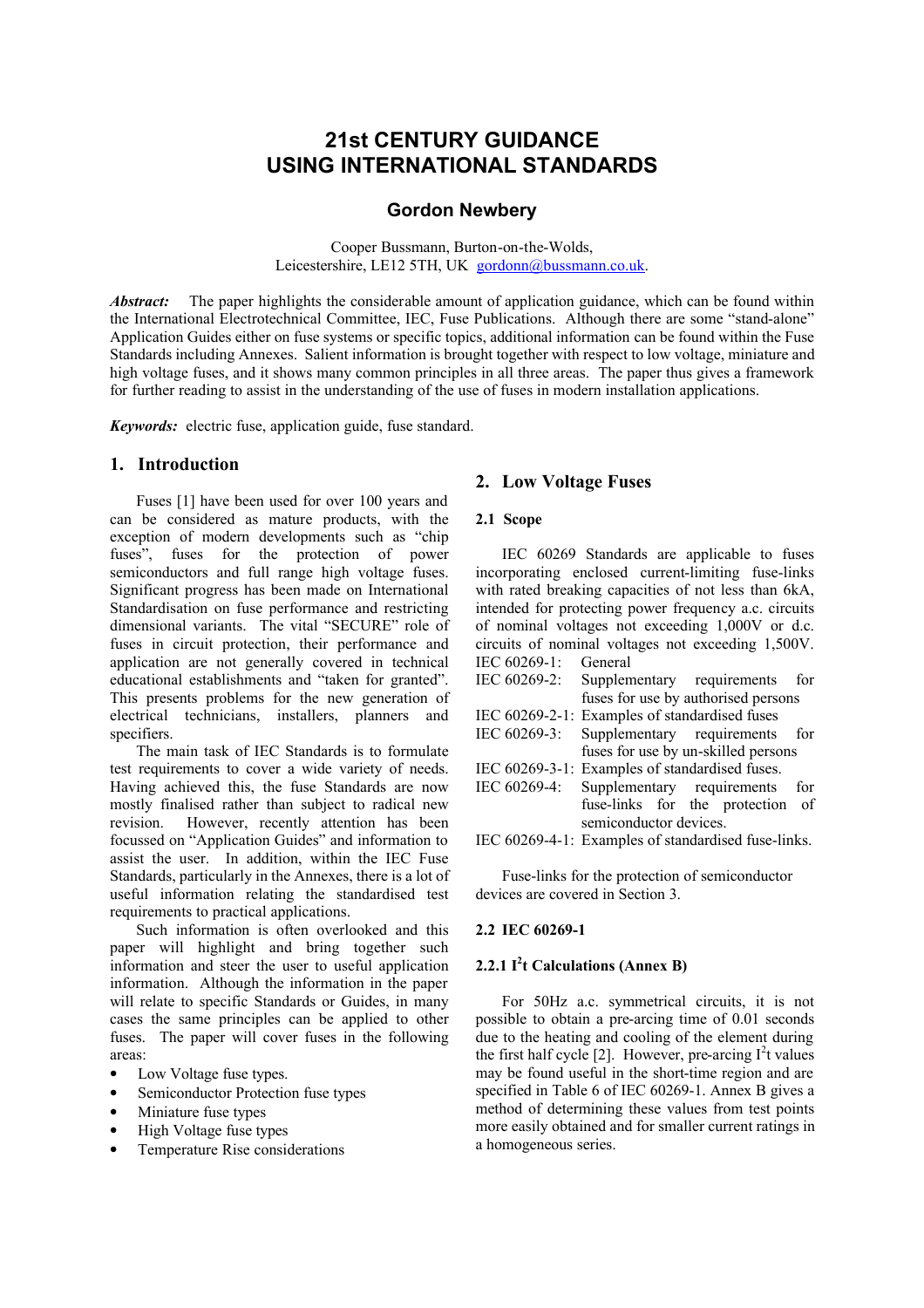A future amendment Annex B3 is in the final stages of preparation, showing how to estimate the operating  $I^2t$  at reduced voltage.

The operating  $I^2t$  values can be estimated at lower voltages than those measured during tests 1 and 2 of Table 12a, using the following formula:

Operating 
$$
l^2t
$$
 at reduced voltage  $V_r = \left\{\frac{Operating \ l^2t \text{ at test voltage } V_t}{preacing \ l^2t}\right\} \times \frac{V}{V} \times \text{ preceding } l^2t$ 

The experts on the IEC fuse committee refer to this as the "Henry Turner Formula" in memory of one of the pioneers in fuse technology.

# **2.2.2 Ambient Temperature and Surroundings (Annex D)**

This gives some general guidance for example:-

An increase in ambient temperature will produce a similar temperature rise and therefore a predictable increase in actual temperature of the fuse. If this exceeds any specified limits, then a derating will be required.

The effect on fusing and non-fusing current will be minimal.

The installation conditions such as enclosure, mounting surface, adjacent heat generating devices and cross-section and insulation conductors, can affect the operating conditions.

### **2.3 Application Guide, IEC 61818TR**

### **2.3.1 General**

By the time this ICEFA Conference is held, this Technical Report should have been published. It gives information on the application of fuses, which are not always covered, as well as important facts, which are sometimes difficult to locate in Standards. The guide also makes reference to other IEC Standards and publications.

#### **2.3.2 Benefits**

This section summarises the important benefits of current-limiting cartridge fuse-links. Most of these benefits are well documented. However, the following are considered to be of topical interest.

- Safe, Silent Operation  $-$  no emission of gas, flames, arcs or other materials when clearing the highest levels of short circuit currents. In addition, the speed of operation at high short circuit currents, significantly limits the arc flash hazard at the fault location. The award winning paper [3] in the previous ICEFA Conference covered the subject of Arc Flash Hazard. This is becoming of increasing concern, particularly in the USA.
- Improved Power Supply Quality currentlimiting fuses interrupt high fault currents in a

few milliseconds, minimising dips in system supply voltage. This is important for sensitive electronic equipment and components.

The ability of the fuse to handle very high fault current allows for easy and inexpensive system expansion without the need to upgrade protection.

#### **2.3.3 Fuse Combination-Units**

It is important to differentiate between the various types of fuse combination-units, see Table 1 and note the modern terminology, replaces "isolator" by "disconnector".

| Table 1. Definitions and symbols of fuse- |
|-------------------------------------------|
| combination-units                         |

|                                 | function                   |                                                      |
|---------------------------------|----------------------------|------------------------------------------------------|
| connecting and<br>disconnecting | isolating                  | connecting.<br>disconnecting and<br><b>Isolating</b> |
| switch<br>21<br>o.              | disconnector<br>22         | switch-disconnector<br>23<br>а                       |
|                                 | fuse combination units 2.4 |                                                      |
| switch - fuse<br>2.5            | discommediar - fuse<br>2.7 | switch-disconnector - fuse<br>2.9                    |
| fuse-switch<br>28               | fuse-disconnector<br>2.8   | fuse-switch-discoormector<br>2.10                    |

#### **2.3.4 Fuse Selection and Markings**

Types of low voltage fuses are designated by two letters, as shown in Table 2.

**Type Application (characteristic) Breaking Range** gG General purpose mainly for conductor protection Full range gM Motor circuit protection Full range gN North American general purpose for conductor protection Full range gD North American general purpose time delay Full range<br>R. gS Semiconductor protection Full range gR, gS Semiconductor protection gU Wedge tightening fuse for Utilities Full range gL, gF, gI, gII Former type of fuse for conductor protection (replaced by gG type) Full range aM Short circuit protection of motor circuits Partial range (back-up) aR Semiconductor protection Partial range (back-up)

Table 2. Fuse application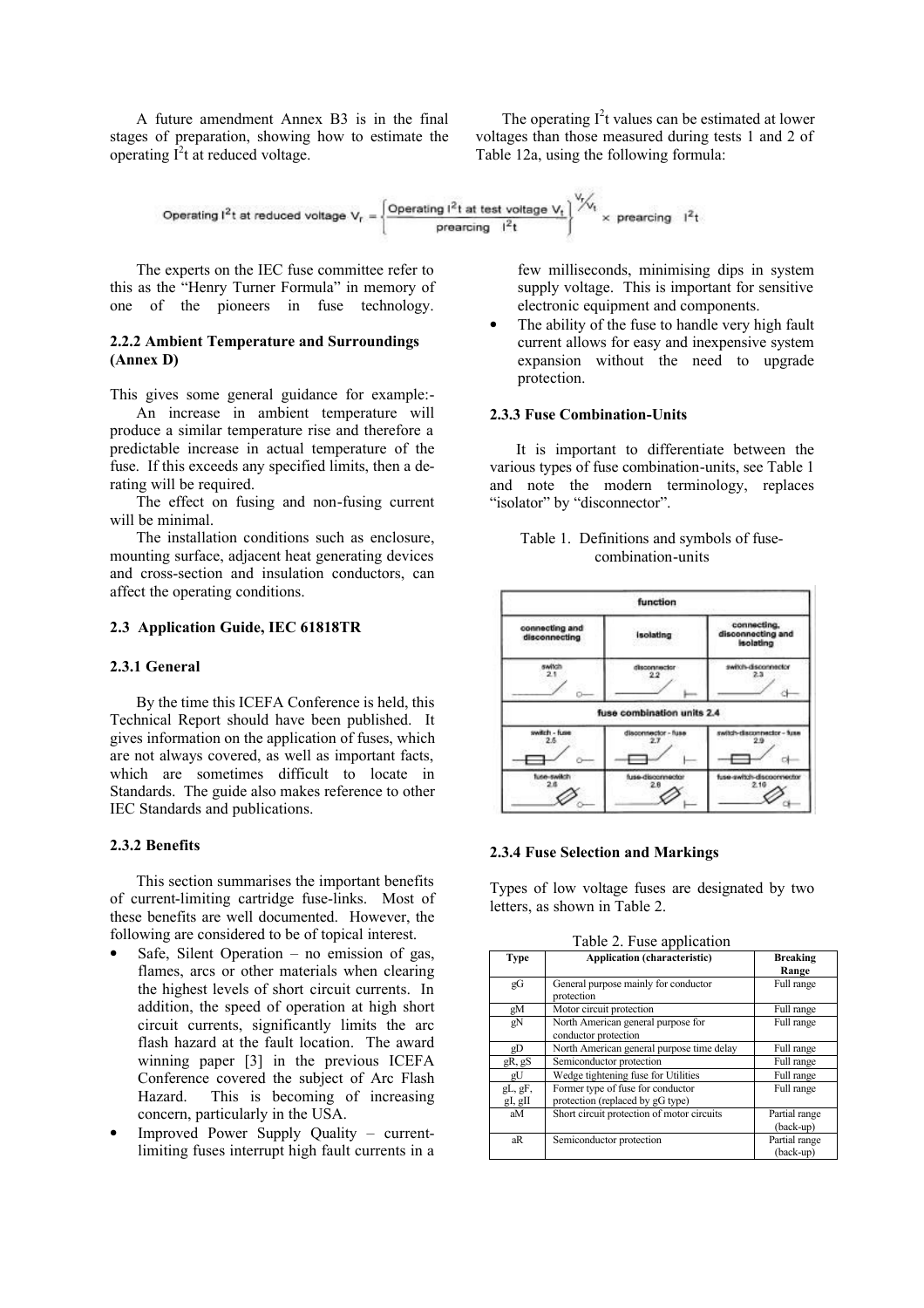- The first letter describes the breaking ranges: **a - partial range** : all currents between the lowest current indicated on its operating time – current characteristic and its rated breaking capacity.
	- **g full range** : all current which cause the melting of the fuse element up to its rated breaking capacity.
- The second letter describes the application (characteristics or utilisation category).

This information is "buried" within the Standards and is difficult to locate.

# **2.3.5 Wiring Regulations**

The guide highlights the principles of conductor protection both in accordance with IEC 60364-5-52 and the National Electric Code in the USA, thus covering most global market requirements.

The subject of protection by automatic disconnection of supply in IEC 60364-4-41 is illustrated covering TN, TT and IT systems. Examples are given showing the calculation of the "fault loop impedance".

# **2.3.6 Power Factor Correction Capacitors**

A useful section is included on a subject not widely found on low voltage fuses. This recommends a fuse-link value of 1.6 to 1.8 times the rated current of the capacitor unit or capacitor bank and takes into account the following:

- Inrush currents must not melt or deteriorate the fuse element.
- Potential over-currents must not lead to premature operation of the fuse-links.

# **2.3.7 d.c. Applications**

Guidance is given on this subject, which is generally poorly documented. This shows the d.c. voltage rating is dependent on the time constant and that the operating times can vary considerably with the time constant.

### **2.4 Fuses and Contactors/Motor Starters**

# **2.4.1 General**

This is an important application area for fuses. In view of their high current limiting properties, maximum utilisation of contactors/motor starters can be achieved by fuses compared with other circuit interrupting devices. In 1996, IEC 611459 was published, this was produced by IEC low voltage working group with input from a contactor/motor starter expert. The principles of

co-ordination are also summarised in IEC 61818TR (2.3)

### **2.4.2 IEC 60947-4-1**

IEC 611459 outlines the tests specified at three levels of prospective current.

- *I<sup>c</sup>* crossover current (intersection of the mean time/current characteristic of the fuse and overload relay of the starter)
- *I<sup>r</sup>* Intermediate fault current
- *I<sup>q</sup>* Rated conditional short circuit current.

The criteria for co-ordinating these three currents are described in detail and the publication then illustrates co-ordination methods to give type 2 co-ordination for  $I_q$  and  $I_r$ .

# **2.4.3 Survey of Type Testing**

A survey is presented of the rated currents,  $I<sup>2</sup>t$ values and cut-off currents of fuses correctly chosen according to the ratings of the starters they protect, based on the results of successful type testing throughout the world. The studies revealed that there is no major difficulty in achieving satisfactory co-ordination at the most exacting of the levels with modern contactors.

Examples of typical fuse-link ratings used for motor starter protection are shown in table 3 for an average motor-starting duty of a motor full-load current of 28A. This illustrates how the type of fuse-link can influence the optimum current rating.

| Table 3. Fuse types and ratings |  |  |  |  |
|---------------------------------|--|--|--|--|
|---------------------------------|--|--|--|--|

| Fuse        | Origin                    | <b>Suitable</b> |
|-------------|---------------------------|-----------------|
| <b>Type</b> |                           | Rating          |
| gG          | General purpose IEC fuse  | 63A             |
| gM          | Motor circuit fuse        | 32M63           |
| aM          | Back-up fuse              | 32A             |
| gN          | North American general    | 70A             |
|             | purpose fuse              |                 |
| gD          | North American time-delay | 40A             |
|             | fuse                      |                 |

# **3. Semiconductor Protection**

#### **3.1 General**

Fuse-links for the protection of semiconductor devices were introduced in commercial numbers some 40 years ago and still evolving to meet the developments in semiconductors and their applications. Manufacturers specialising in the fuse-links, supply comprehensive information and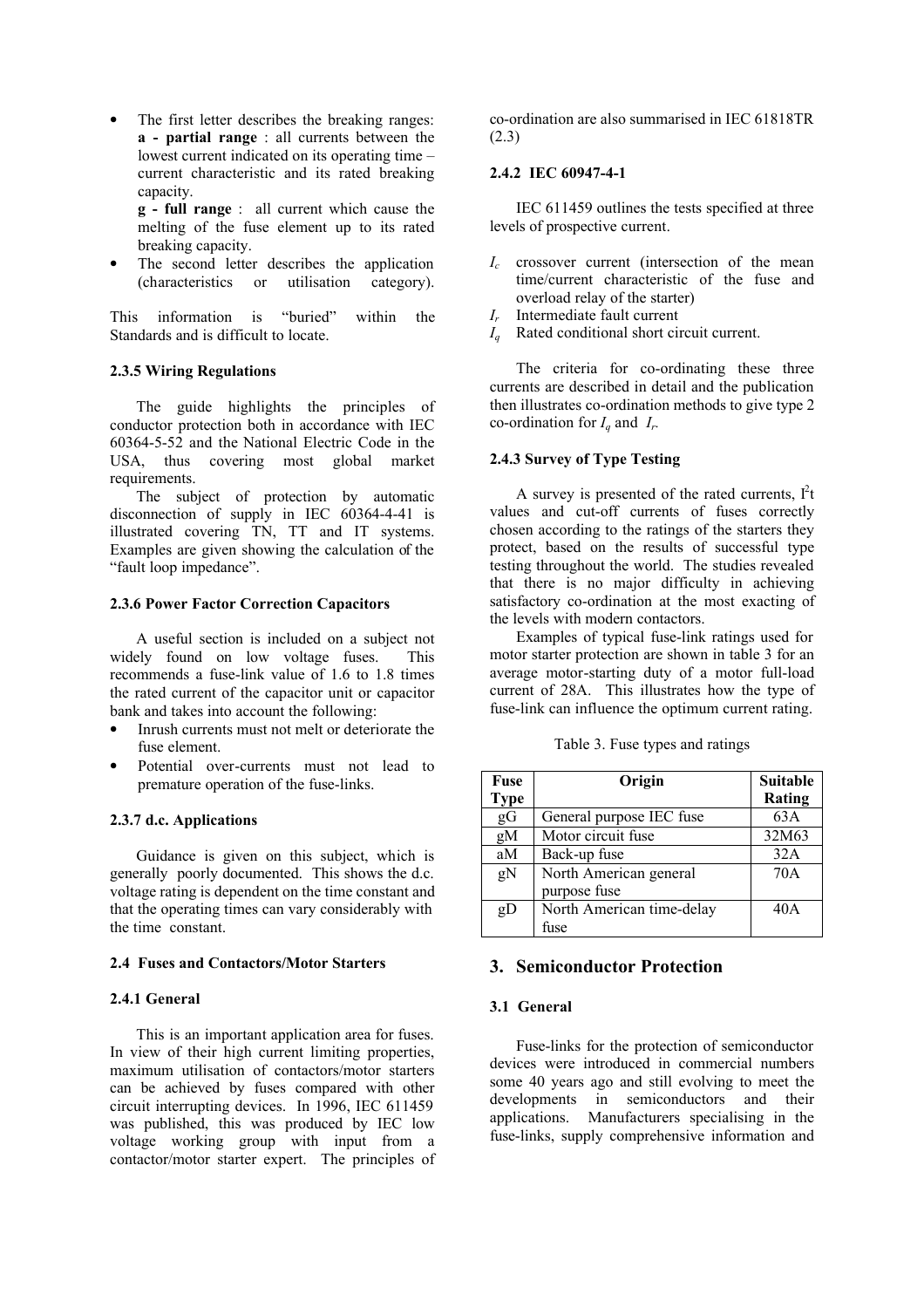there have been many papers written on the subject at previous ICEFA conferences.

Within the IEC Standards there are two useful references for the application of fuse-links for semiconductor devices.

- Appendices of IEC 60269-4
- IEC 60146

### **3.2 Appendices of IEC 60269-4**

# **3.2.1 Object**

The object of this guide is to explain the performance to be expected from the fuse-links in terms of their ratings and in terms of the characteristics of the circuits of which they form a part, in such a manner that this may form the basis of the selection of the fuse-links.

In essence it relates the standardised test conditions to practical situations. Appendix A covers the following:-

- Current carrying capabilities
- Voltage characteristics
- Power dissipation characteristics
- Time current characteristics
- Breaking Capacity
- Commutation

Attention is drawn to the effects of "cyclic" loading or repetitive duty currents. For both rated and overload currents under such conditions fuselinks should not be operated too close to their timecurrent characteristics. The concept of a conventional overload curve is introduced, see Fig. 1. (X and Y are points of verified overload capability)



Figure 1: Conventional overload curve

In practice manufacturers supply multiplying coefficients for common cyclic duties to simplify the assessment in practical application.

Appendix A also draws attention to the effects of frequency and d.c. conditions, which can significantly influence the performance.

Appendix B gives a survey or checklist of 17 items on information to be supplied by the manufacturer in his literature (catalogue).

# **3.3 IEC 60146**

This application guide covers the protection of semiconductor converters against over currents by fuses.

The object of the guide is to advise on the specific fuse features and on the specific converter features, which are to be observed to ensure correct application of semiconductor fuses in converters and to give specific recommendations for trouble free operation of converters protected by fuses.

The guide is limited to commutated converters in single way and double way connections for nonregenerative and regenerative loads. It covers the voltage capacity required for fuses in the above connections, for example in a regenerative load in a three-phase double-way connection for a conduction through (shoot through) or firing fault in practice the rated a.c. voltage of the fuse should be greater than

$$
U_{ac} + \frac{U_{dc}}{\sqrt{2}}
$$

In addition, the fuse should be capable of clearing  $U_{\text{dc}}$  with the time constant of the fault circuit.

### **4. Miniature Fuses**

### **4.1 Scope**

IEC 60127 Standards relate to miniature fuses for the protection of electrical appliances, electronic equipment and component parts, thereof normally intended to be used indoors.

| IEC 60127-1  |                      | General                       |
|--------------|----------------------|-------------------------------|
| IEC 60127-2  | $\ddot{\phantom{a}}$ | Cartridge fuse-links          |
| IEC 60127-3  | $\ddot{\phantom{0}}$ | Sub miniature fuse-links      |
| IEC 60127-4  |                      | Universal modular fuse-links, |
|              |                      | UMF                           |
| IEC 60127-5  |                      | Guide for quality assessment  |
| IEC 60127-6  | ÷.                   | Fuse-holders                  |
| IEC 60127-10 | $\mathbb{R}^2$       | User guide                    |
|              |                      |                               |

A miniature fuse-link is an enclosed fuse-link of breaking capacity not exceeding 2kA and which has at least one of it's principal dimensions not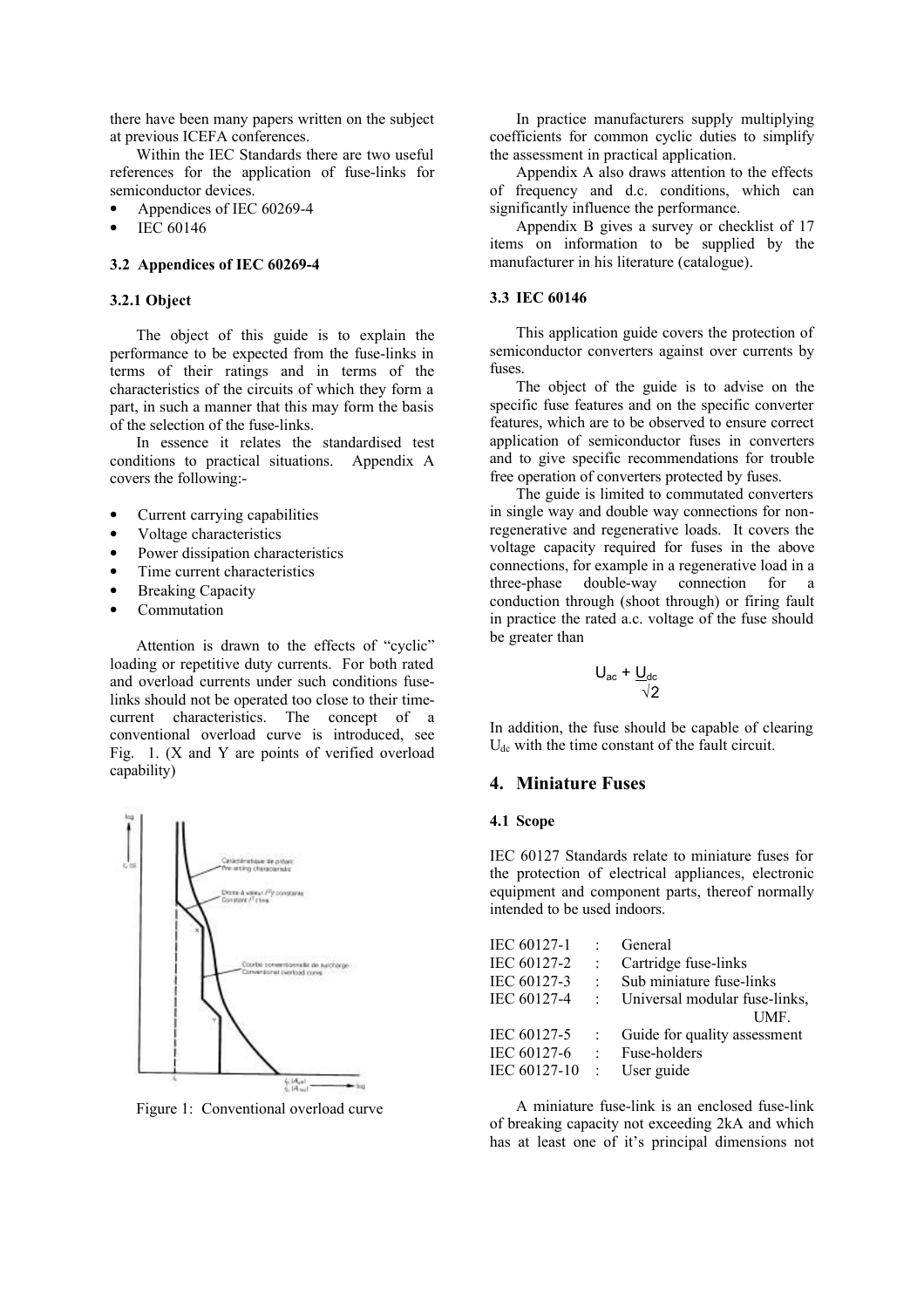exceeding 10mm. (Principle dimensions are length, width, height and diameter).

Cartridge fuse-links to IEC 60269-2 are nominally  $\overline{5}$  x 20 mm or 6.3 x 32 mm and up to 250V a.c.

The case (body) of a sub-miniature fuse-link has no principle dimensions exceeding 10 mm. The standardised terminations are either radial or axial leads.

Universal modular fuse-links are adapted for direct electrical connection to printed circuit boards or other conductive substrates, incorporating features designed to provide a degree of interchangeability where necessary, the fuse-links can be through hole or surface mount. Standardised products specify the terminal spacing.

IEC 60127-5 is a guide for quality assessment of miniature fuse-links. It gives a guide for tests for assessing the quality of miniature fuse-links, other than type tests, for the case where there is no complete agreement between the user and the manufacturer on what such tests should be. It provides guidelines and limits generally acceptable for quality control purposes by large scale users and manufacturers of miniature fuse-links, typically of lot sizes of 10,000 or more.

IEC 60127-6 covers fuse-holders up to 16A, accepting cartridge fuse-links according to IEC  $60127-2$  and sub miniature fuse-links according to IEC  $60127-3$ . It covers a wide variety of It covers a wide variety of unexposed or exposed fuse-holders, for example:-

- Types of mounting
- Methods of fastening

• Methods of insertion of fuse carrier into fuse base

- Types of terminals
- Protection against electric shock

### **4.2 User Guide**

This user guide, IEC 60127-10, was published in January 2002. The object is to introduce the user to the important properties of miniature fuselinks and fuse-holders and to give some guidance in applying them.

The properties of miniature fuses are highlighted:-

- Protecting upstream, isolating downstream and diagnosing fault location
- Wide range of fuse-links and holders
- Lower cost and small dimensions
- Wide range of tamper-proof and reproducible characteristics
- Discrimination (selectivity)
- Safe and reliable

Attention is drawn that the characteristics of fuses conforming to other Standards, such as CSA – C22.2 No. 248.14 or UL 248-14, could be quite different from the IEC 60127 characteristics. Additionally, these other Standards may not specify the same characteristic definitions or precise time gates. Accordingly, the definitions of speed of operation, FF, F, M, T, TT are left to the individual fuse manufacturers and can vary widely.

Unlike power systems it is often difficult to calculate the maximum potential fault current of a<br>circuit/application. Often it is an assumed Often it is an assumed theoretical value, assigned by a safety agency. In some cases, the suitability of a fuse's breaking capacity is determined by testing the fuse in the end product, under short circuit conditions.

The guide has tables of standardised fuse-links in IEC 60127-2, 3 and 4, giving salient properties for ease of reference.

Some good general guidance is provided on fuse selection and is usually dictated by three basic categories of criteria:

- a) Electrical requirements of the application, including  $I^2t$  and d.c. requirements.
- b) Conformance to published safety standards.
- c) Mechanical properties/physical size.

Attention is drawn to the selection of the thermal rating of the fuse holder. It is based on the maximum power acceptance of the fuse holder, taking into account the local thermal conditions. The maximum **sustained** dissipation of the fuselink shall be less than, or equal to, the admissible power dissipation of the fuse holder.

The guide advises that consideration should be given when fuse-links are used at extra low voltages, i.e. the range of 10V, especially for fuselinks of low rated current, see Fig. 2.



Fig. 2: Power dissipation P and voltage drop U according to rated current *In*.

 Due to the non-linear increase of the voltage drop when the fuse element approaches melting point, care must be taken to ensure that there is sufficient voltage available to cause the fuse-link to operate when an electrical fault occurs.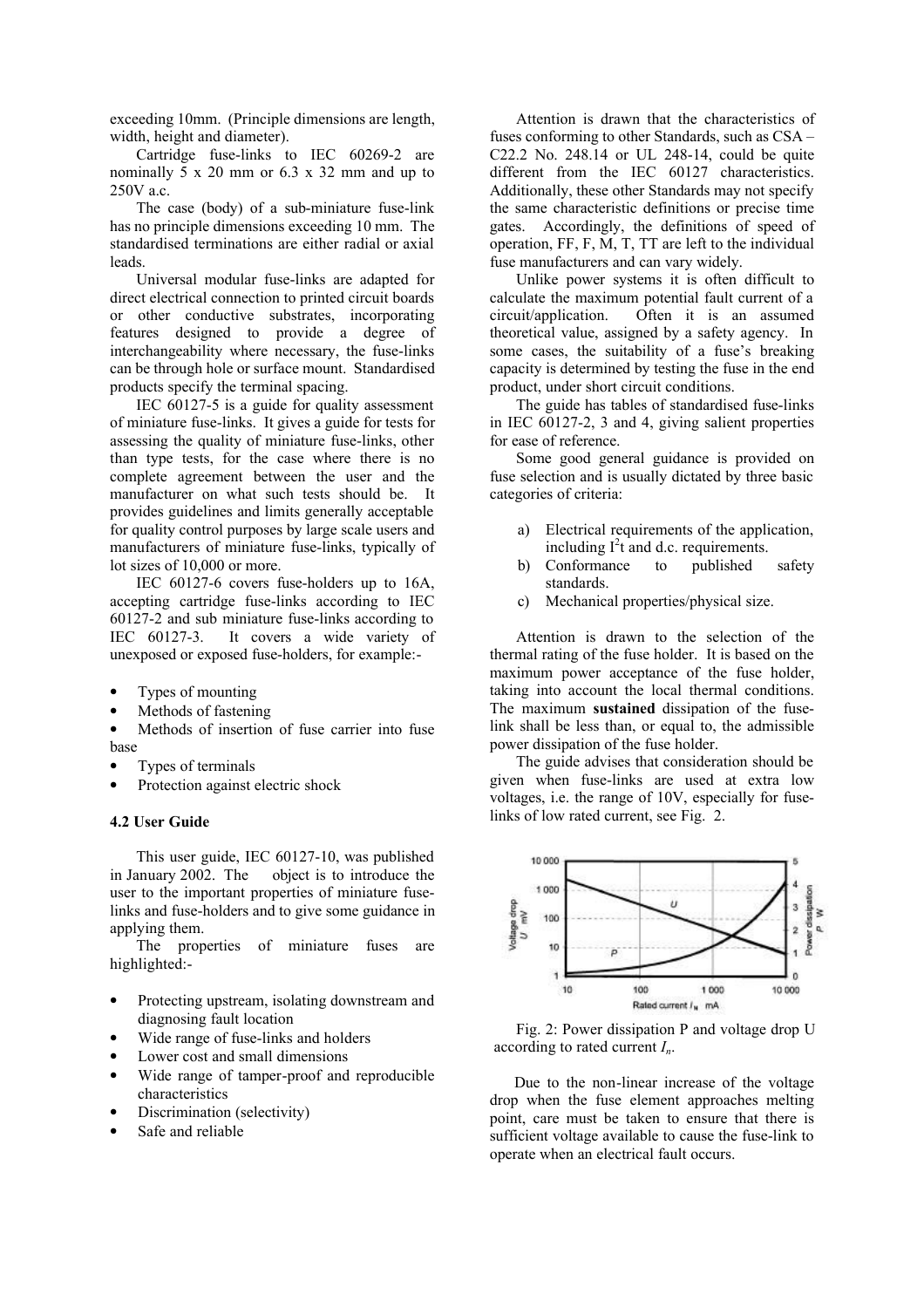# **5. High Voltage Fuses**

# **5.1 Scope**

High Voltage fuses covers all types of fuses designed for use outdoors, or indoors on alternating current systems of 50Hz and 60Hz and of rated voltages exceeding 1,000V:-

| IEC 60282-1 | <b>Current Limiting Fuses</b> |
|-------------|-------------------------------|
| IEC 60282-2 | <b>Expulsion Fuses</b>        |

In addition, there are three publications which have been produced and maintained by the IEC High Voltage Fuse Committee:-

| $IEC 60549$ : | External protection of shunt |
|---------------|------------------------------|
|               | capacitors                   |
| IEC 60644 :   | Motor circuit applications   |
| IEC 60787 :   | Transformer circuit          |
|               | applications                 |

# **5.2 Current Limiting Fuses**

The 2002 edition of IEC 60282-1 was editorially changed, so the clause numbers aligned with the switchgear Standards, thus making it more user friendly.

Application Guides are given in Clause 8 and presents suggestions on application, operation and maintenance as an aid in obtaining satisfactory performance with high voltage, current-limiting fuses

It cautions that high voltage fuses should be handled with at least the same degree of care as any other precision made item of equipment (such as a relay). In addition, if during internal installation and service, fuses are subjected to severe mechanical stresses, then special tests may be agreed by the user and manufacturer of the fuses and the switchgear. For switch fuse combinations, see IEC 60420.

A section includes the selection of the rated current of the fuse-link, although as will be seen in 5.4, 5.5 and 5.6, the chosen rated current for the fuse-link in applications are generally dictated by transient phenomena in the circuit related to switching, such equipment as transformers, motors or capacitors.

However, fuse-links are inherently and invariably mounted in more adverse thermal conditions than the standardised test arrangements, for example, in enclosed fuse "pods". A typical derating can be 25% of the rated current, so in such applications the service current carrying capability of the fuse-link has to be assessed.

The selection of the rated voltage should be selected with regard to:-

• **Three Phase Solidly Earthed Neutral Systems** the highest line-to-line voltage

- **Single Phase Systems** 115% of the highest single phase system voltage
- **Three Phase Isolated Neutral Systems** testing is necessary at higher than the 0.87 times the voltage rating of the fuse, as specified in the Standard
- **Capacitive currents** in phase-to-earth faults

With regard to operation, special care should be taken to see that the fuse-link is securely locked in the service position. It is also advisable to remove and insert fuses when in an off-load or de-energised condition.

Section 8.3.4 covers selection according to class: backup, general purpose or full range and minimum breaking current.

The Standard has a number of "normative" and "informative" annexes. The "informative" annexes are:

**Annex B**: Reasons which led to the choice of TRV (transient recovery voltage) values for test duties 1, 2 and 3.

**Annex C**: Preferred arrangements for temperature rise tests of oil-tight fuse-links in switchgear.

Annex D: Types and dimensions of current limiting fuse-links specified in existing National Standards. **Annex F**: Determination of de-rating when the temperature surrounding the fuse exceeds  $40^{\circ}$ C. This gives a worked example that is worthy of examination and could well apply to low voltage installations.

# **5.3 Expulsion Fuses**

Application Guides are given in Clause 11 of IEC 60282-2 and presents suggestions on the application, operation and maintenance as an aid in obtaining satisfactory performance with expulsion and similar fuses.

The reader is reminded that drop-out fuse carriers that remain in the open position for prolonged periods of time, may accumulate water and pollution in their internal parts, which may result in the degradation of their operational properties.

Fuses should be mounted in the position specified by the manufacturer and precautions taken for the high noise level and emission of hot gasses. Like current limiting fuses, the current rating of expulsion fuses are generally dictated by transient current phenomena in the circuits they are protecting.

There are three classes of fuses based on the protection of the associated transformers, capacitor banks and feeder circuits.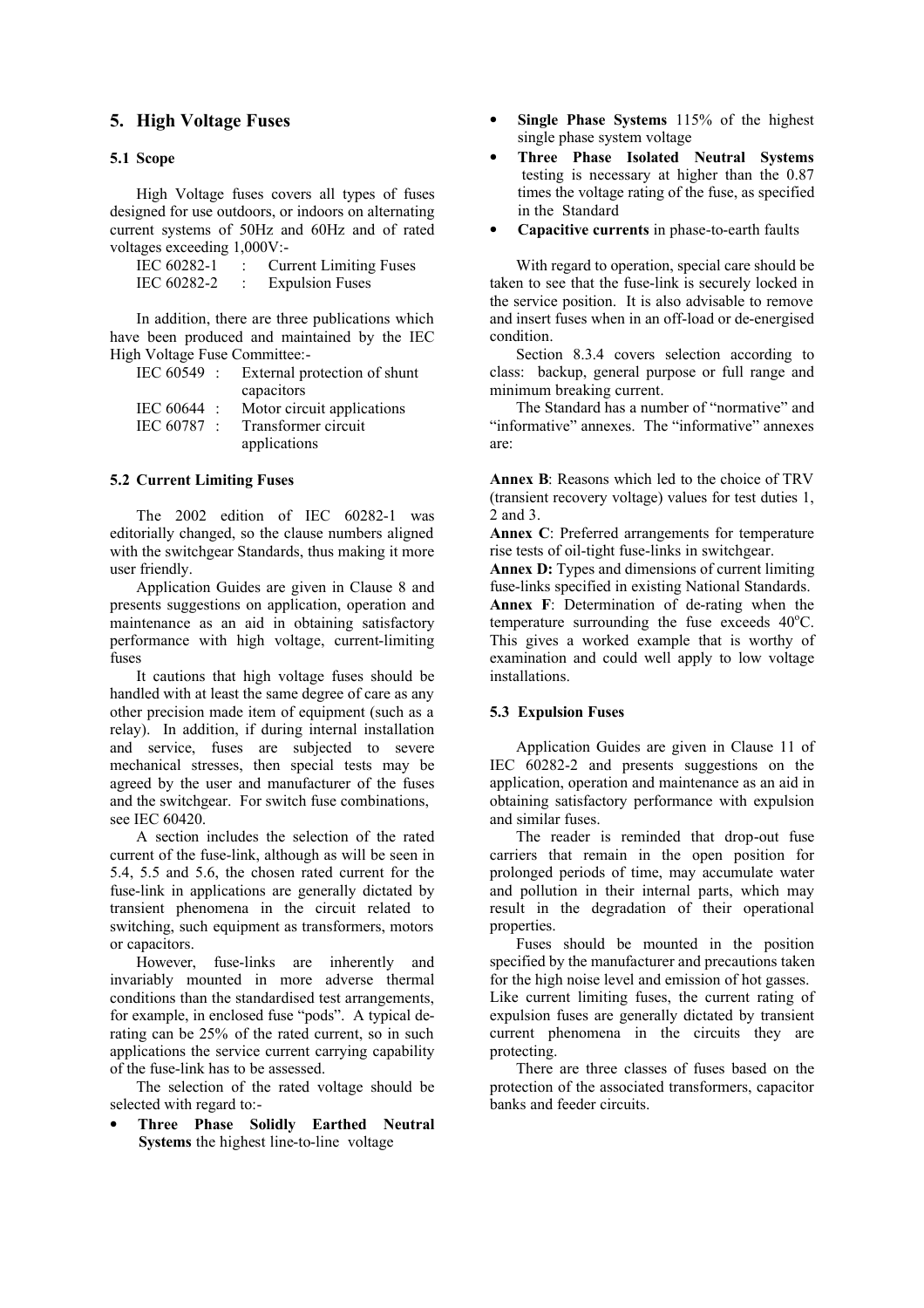**Class A:** Remotely placed from major substations.

**Class B:** Close proximity to major substations.<br> **Class C:** Close proximity to major substation

Close proximity to major substations without parallel-connected loads.

Some National Standards include additional requirements, including special applications including:

- Spark production tests
- Robustness
- Forces required to open and close drop-out fuses
- Current surge withstand tests.

• The standard includes three "informative" annexes.

- **Annex A:** Reasons for the selection of breaking test values
- **Annex B:** Typical fuse-link dimensions

### **Annex C:** Operating rods

#### **5.4 Transformer Circuit Applications**

The most common application for high voltage fuses is for transformer circuits. The object of the Application Guide IEC 60787 is to satisfy criteria for co-ordination with other circuit components and to give guidance with particular reference to their time/current characteristics and ratings. The guide covers current limiting fuses to IEC 60282-1 and not expulsion fuses to IEC 60282-2.

The characteristics relating to the protection of a HV/LV transformer circuit is shown in Fig. 3.



Fig. 3: Factors to be considered which are discussed in the guide.

The two major factors which determine the fuse-link rating are:-

• Transformer in-rush withstand current. Fuse-links require relatively high operating current in the 0.1 second region. For practical purposes this may be taken from 10 to 12 times the highest continuous current associated with the actual transformer size for duration of 0.1 seconds.

• Transformer permissible overloading

This can be up to 150% for a few hours and although the fuse-link current rating chosen for inrush withstand is usually much higher than the full load current of the transformer, it has to be greater than the permissible overloading under abnormal